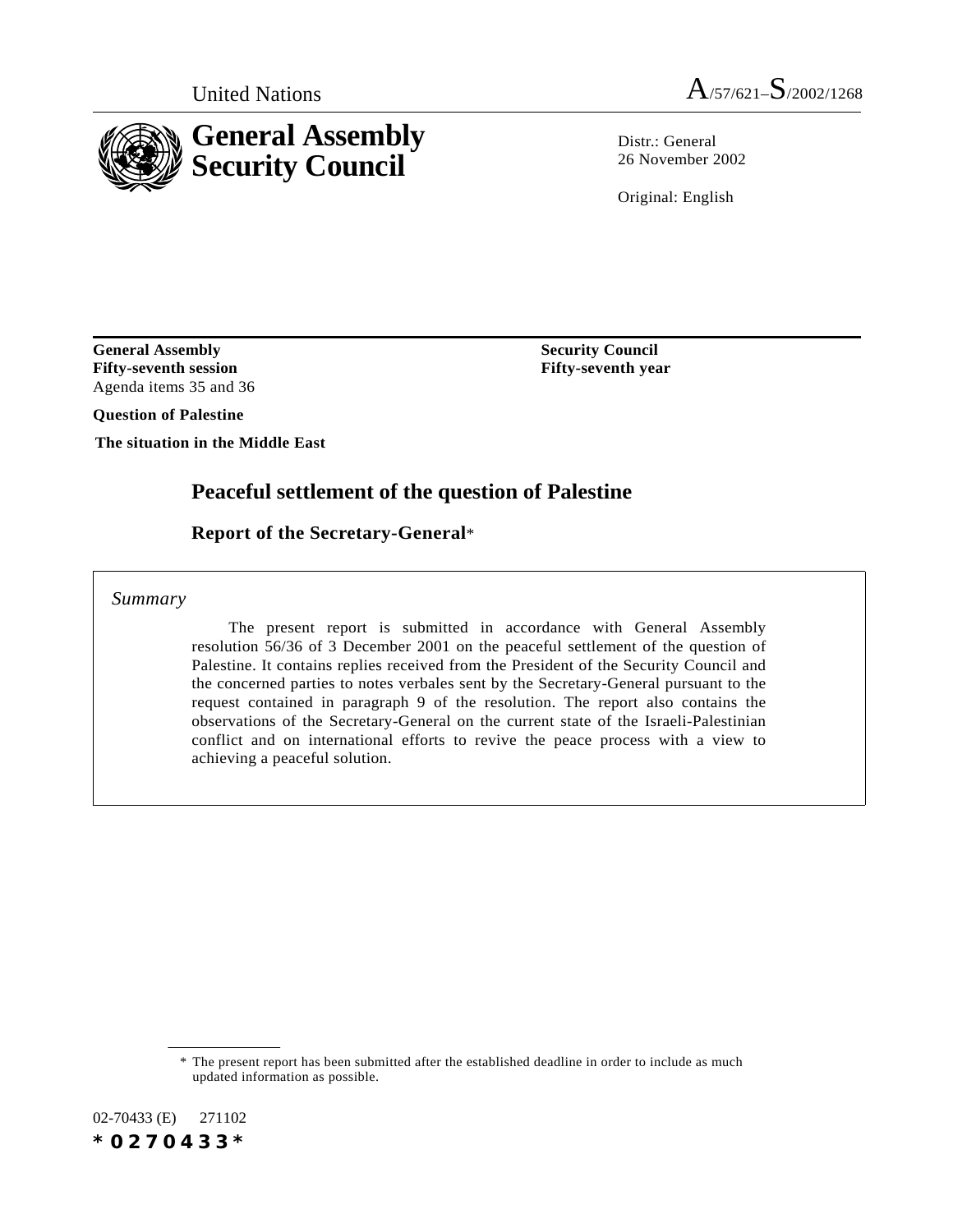#### **I. Introduction**

1. The present report is submitted pursuant to General Assembly resolution 56/36 of 3 December 2001 on the peaceful settlement of the question of Palestine.

2. On 8 August 2002, pursuant to the request contained in paragraph 9 of the above-mentioned resolution, the Secretary-General addressed the following letter to the President of the Security Council:

"I have the honour to refer to resolution 56/36, which the General Assembly adopted on 3 December 2001, at its fifty-sixth session, under the agenda item 'Question of Palestine'.

"Paragraph 9 of the resolution 'requests the Secretary-General to continue his efforts with the parties concerned, and in consultation with the Security Council, for the promotion of peace in the region and to submit progress reports on developments in this matter'.

"In order to fulfil my reporting responsibilities under this resolution, I should be grateful if you would kindly convey to me the views of the Security Council by 30 September 2002."

3. On 30 September 2002 the following reply was received from the Security Council:

"The members of the Security Council have continued to follow with grave concern the tragic deterioration of the situation in the Middle East. They discussed the situation in the Middle East, including the Palestinian question, with growing frequency during this period. Several open debates were held for all Member States to express their views. At the beginning of 2002, Council members agreed to begin regular monthly informal briefings on the situation. The aim was to keep members up to date with developments in the region and to ensure a more regular exchange of views, including with the Secretary-General.

"On 12 March, the Council adopted resolution 1397 (2002), which for the first time affirmed the Council's vision of a region where two States, Israel and Palestine, live side by side within secure and recognized borders. This resolution, along with Security Council resolutions 242 (1967) and 338 (1973) and the Arab Peace Initiative, initiated by Crown Prince Abdullah of Saudi Arabia and adopted by the Arab Summit in March 2002, have become widely accepted as the foundation for a just, lasting and comprehensive solution of the Arab-Israeli conflict. Implementation of these concepts, however, has remained fraught with difficulties and plagued by continuing violence on the ground.

"As the violence escalated in early 2002, the Council adopted four resolutions (resolutions 1402 (2002), 1403 (2002), 1405 (2002), and most recently 1435 (2002)) and agreed Presidential Statements in April and July 2002. The Council's principal demands were an immediate ceasefire, withdrawal of Israeli troops from Palestinian cities, including Ramallah, cessation of all acts of violence, including all acts of terror, provocation, incitement and destruction, cooperation with the special envoys of the United States of America, the Russian Federation, the United Nations and the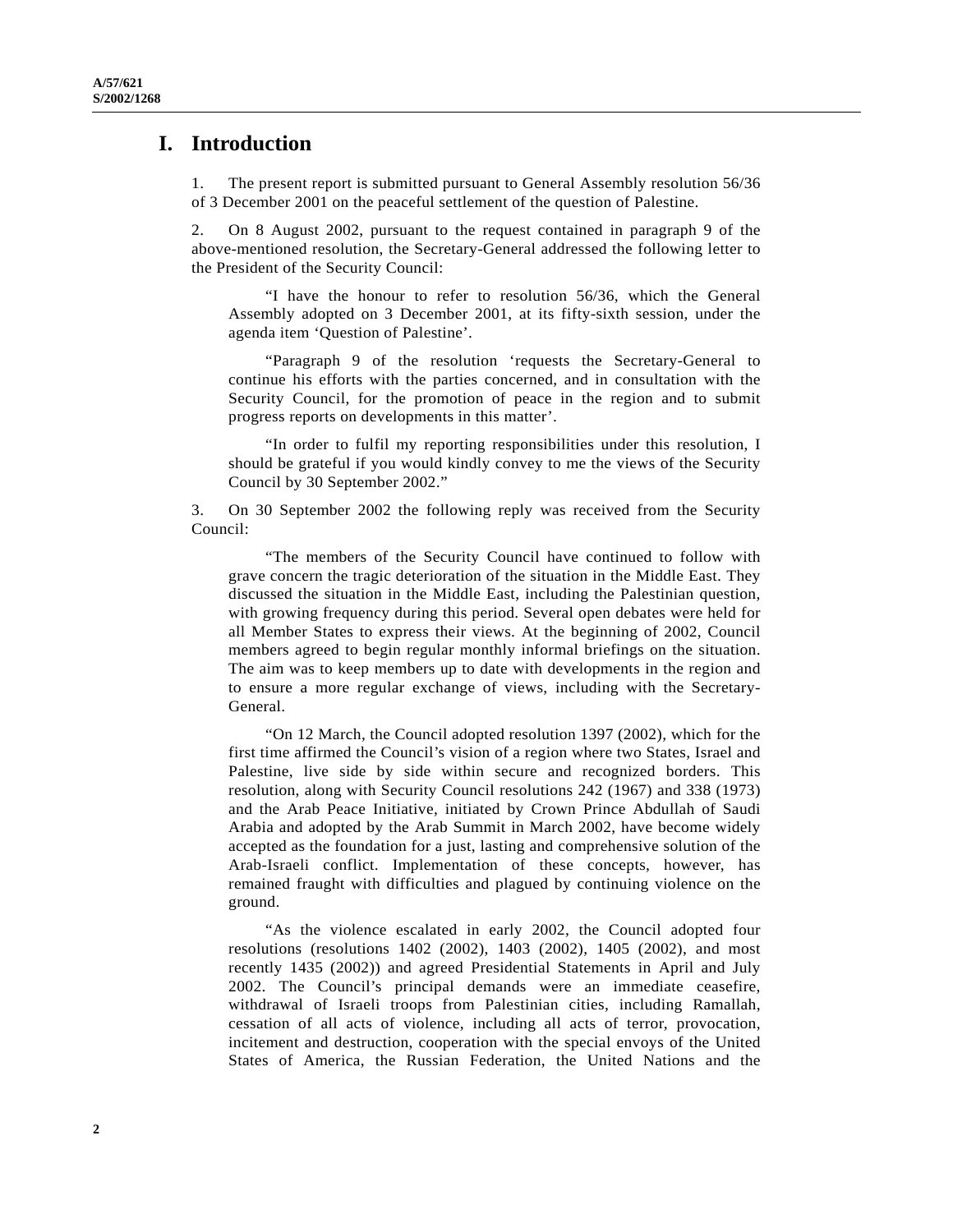European Union ('the Quartet') and others and the implementation of the Tenet and Mitchell plans. In its resolution 1403 (2002), the Council demanded the implementation of resolution 1402 (2002) without delay. The Council (in its resolution 1405 (2002)) expressed its concern at the dire humanitarian situation of the Palestinian population, in particular reports from the Jenin refugee camp following operations by Israeli forces. It welcomed the initiative of the Secretary-General to develop accurate information on what happened in the Jenin refugee camp through a fact-finding team. However, the Secretary-General had to disband his fact-finding team after less than two weeks in the face of Israeli difficulties with the deployment of the team. Council members regretted that development but continued to support fully the efforts of the Secretary-General in that regard. In its resolution 1435 (2002), the Security Council expressed grave concern at the reoccupation of the headquarters of the President of the Palestinian Authority in the city of Ramallah that took place on 19 September 2002, demanding its immediate end. It also demanded that Israel immediately cease measures in and around Ramallah, including the destruction of the Palestinian civilian and security infrastructure, and demanded the expeditious withdrawal of the Israeli occupying forces from Palestinian cities. The Council called on the Palestinian Authority to meet its expressed commitment to ensure that those responsible for terrorist acts are brought to justice by it. In resolution 1435 (2002), the Council condemned all terrorist attacks against any civilians and reiterated the need for respect in all circumstances of international humanitarian law. It also reiterated its demand for the complete cessation of all acts of violence. Finally, the Council expressed its full support for the efforts of the Quartet and called upon the Government of Israel, the Palestinian Authority and all States in the region to cooperate with those efforts, and recognized in that context the continuing importance of the initiative endorsed at the Arab League Beirut Summit."

4. In a note verbale dated 27 June 2002 to the parties concerned, the Secretary-General sought the positions of the Governments of Egypt, Israel, Jordan, Lebanon and the Syrian Arab Republic, as well as that of the Palestine Liberation Organization, regarding any steps taken by them to implement the relevant provisions of the resolution. As at 15 November 2002, the following replies had been received.

#### **Note verbale dated 15 August 2002 from the Permanent Representative of Israel to the United Nations addressed to the Secretary-General**

"As the Secretary-General is aware, Israel voted against this resolution and similar resolutions adopted by the General Assembly in previous sessions. In the light of the urgent need to bring an end to all acts of violence and terrorism in the region and to return to the agreed negotiating process, Israel wishes to put on record, once again, its position on this matter.

"Israel views the aforementioned General Assembly resolution not only as unbalanced, but also as undue interference in matters which the parties have agreed to resolve within the context of direct bilateral negotiations.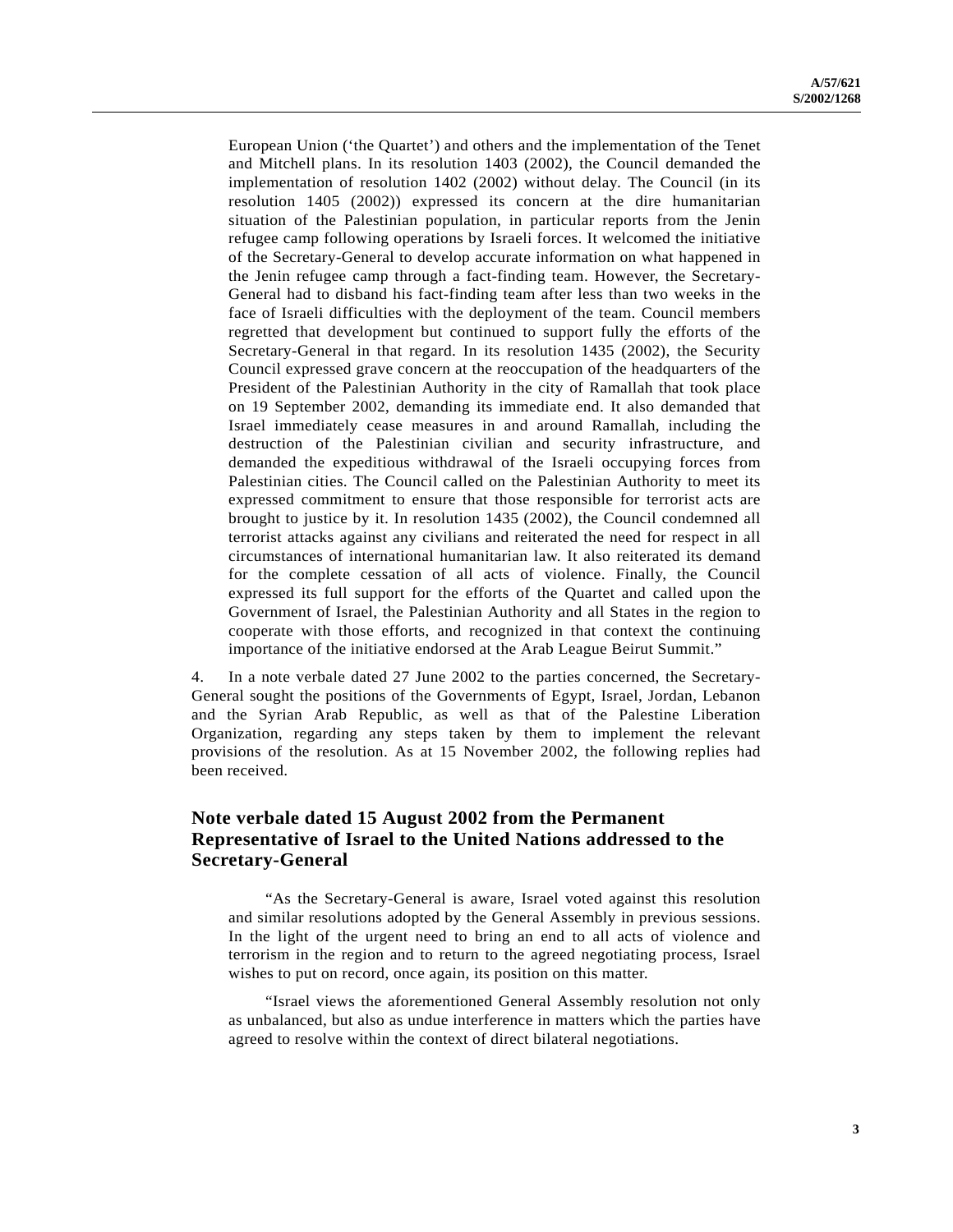"The current violence in the region is a result of a Palestinian decision to abandon peace negotiations and pursue their goals through violence and terrorism. The one-sided approach reflected in the resolution, which seeks to dictate the outcome of the negotiating process, effectively rewards violence at a time when the Palestinian side should be compelled to renounce all acts of violence and terrorism and return to the path of peaceful dialogue."

#### **Note verbale dated 3 October 2002 from the Permanent Observer of Palestine to the United Nations addressed to the Secretary-General**

"General Assembly resolution 56/36, which is the main political resolution regarding the question of Palestine, was adopted by the General Assembly at its fifty-sixth session by an overwhelming majority (131-6-20), reflecting long-established convictions and positions of the international community on this important issue. In resolution 56/36, the Assembly recalls several principles of international law and the Charter of the United Nations, including, inter alia, the principle of equal rights and self-determination of peoples and the principle of inadmissibility of the acquisition of territory by force. In the resolution, the Assembly also expresses its full support for the peace process and sets forth the basis for a just settlement of the question of Palestine. Further, the Assembly emphasizes the permanent responsibility of the United Nations with regard to the question of Palestine until it is resolved in all its aspects and emphasizes the importance of a more active and expanded role for the Organization in the peace process.

"In addition to the reaffirmation of principles, the General Assembly addresses in resolution 56/36 the serious deterioration of the situation on the ground in the Occupied Palestinian Territory, including Jerusalem, and the difficulties facing the Middle East peace process. In this regard, the Assembly expresses its deep concern over the tragic events that have taken place in Occupied East Jerusalem and the Occupied Palestinian Territory since 28 September 2000, resulting in a high number of deaths and injuries, mostly among Palestinian civilians. Deep concern is also expressed over the continued imposition of closures and restrictions by Israel on the Occupied Palestinian Territory and the Israeli incursions into Palestinian-controlled areas and actions against Palestinian institutions.

"Furthermore, in resolution 56/36, the General Assembly, inter alia, calls upon the concerned parties, the co-sponsors of the peace process and other interested parties, as well as the entire international community, to exert all efforts and initiatives necessary to immediately reverse all measures taken on the ground since 28 September 2000 and to ensure a speedy resumption of the peace process. Regrettably, the peace process has not resumed as the Israeli side has continued to refuse to adhere to understandings and agreements reached between the two sides and to implement overdue provisions. Moreover, during this time, the Israeli occupying forces have only continued to carry out daily military actions against the Palestinian people and the Palestinian leadership, including against the President of the Palestinian Authority. This Israeli military campaign intensified in particular in March 2002, leading to the reoccupation of Palestinian cities, the destruction of most of the institutions of the Palestinian Authority, and almost a return to the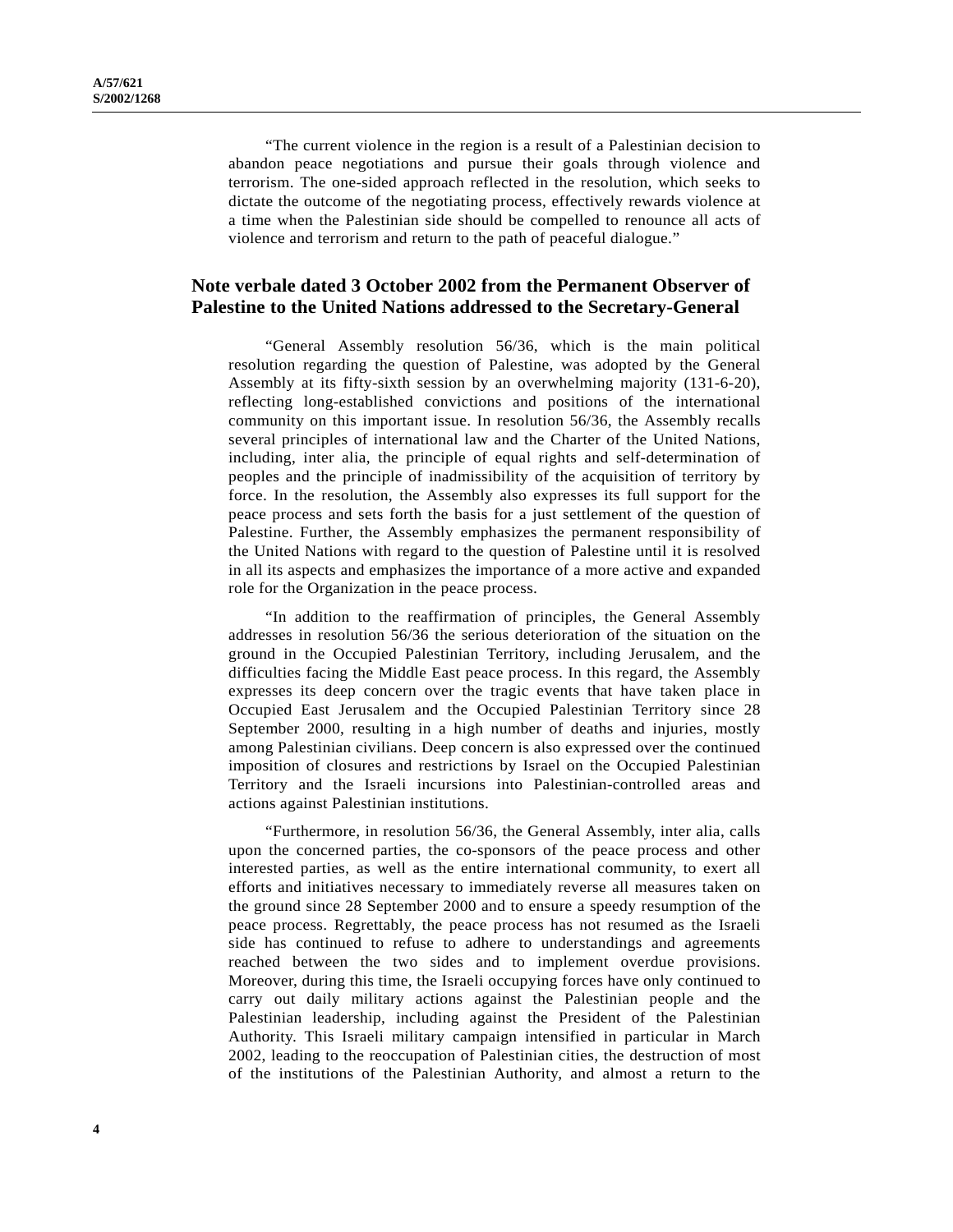situation before the peace process. Overwhelmingly, the actions taken by the occupying forces in the course of this bloody military campaign have constituted grave breaches of the Fourth Geneva Convention relative to the Protection of Civilian Persons in Time of War, of 12 August 1949. Indeed, the Israeli occupying forces have committed countless war crimes, State terrorism and systematic human rights violations against the Palestinian people in the Occupied Palestinian Territory, including Jerusalem. As a result, the situation on the ground has continued to gravely deteriorate.

"The dramatic and tragic decline of the situation since last year has been characterized by an escalation of the excessive and indiscriminate use of force by the Israeli occupying forces against the Palestinian people, including children, women and men. Throughout this time, the Israeli occupying forces continued to launch attacks in Palestinian cities, towns and refugee camps, using all forms of heavy weaponry, including tanks, helicopter gunships and warplanes. Since 28 September 2000, and as of the date of this note, the Israeli occupying forces have killed more than 1,830 Palestinians. Many of the killings committed in the past year by the occupying forces have been wilful killings and targeted extrajudiciary executions. In addition, more than 35,000 Palestinians have been injured, many critically and many suffering permanent disabilities. The occupying forces have also abducted and detained thousands of Palestinians, particularly males, throughout this period.

"At the same time, the Israeli occupying forces have caused vast destruction to Palestinian homes, land and vital infrastructure. Thousands of homes have been damaged or completely demolished, leaving thousands of Palestinians homeless. Countless agricultural fields have been laid to ruin by the occupying forces and hundreds of thousands of productive trees have been uprooted. Public buildings, facilities and institutions have been destroyed, water and electricity networks have been damaged and disrupted, and hundreds of roads have been bulldozed or razed. In addition, the occupying forces have even inflicted damage on United Nations property, particularly facilities and buildings of the United Nations Relief and Works Agency for Palestine Refugees in the Near East (UNRWA) in the area. Moreover, Israel, the occupying Power, has continued to impose severe restrictions on the movement of persons and goods, including humanitarian and medical aid and personnel, into and out of the Occupied Palestinian Territory. This military siege being imposed and the constant, and frequently round-the-clock, curfews have further devastated the difficult socio-economic conditions of the Palestinian people. Indeed, they have caused the total disruption and virtual collapse of the economic, social, health, educational and cultural life of the Palestinian people, who for many months now have been facing a dire humanitarian crisis.

"The actions and measures taken by Israel, the occupying Power, have, as noted, violated international humanitarian law and they have also violated relevant resolutions of the United Nations, including those of the Security Council. Since the adoption of General Assembly resolution 56/36, the Security Council has adopted five resolutions on the matter, namely resolution 1397 (2002) of 12 March 2002, resolution 1402 (2002) of 30 March 2002, resolution 1403 (2002) of 4 April 2002, resolution 1405 (2002) of 19 April 2002, and resolution 1435 (2002) of 24 September 2002. In addition, the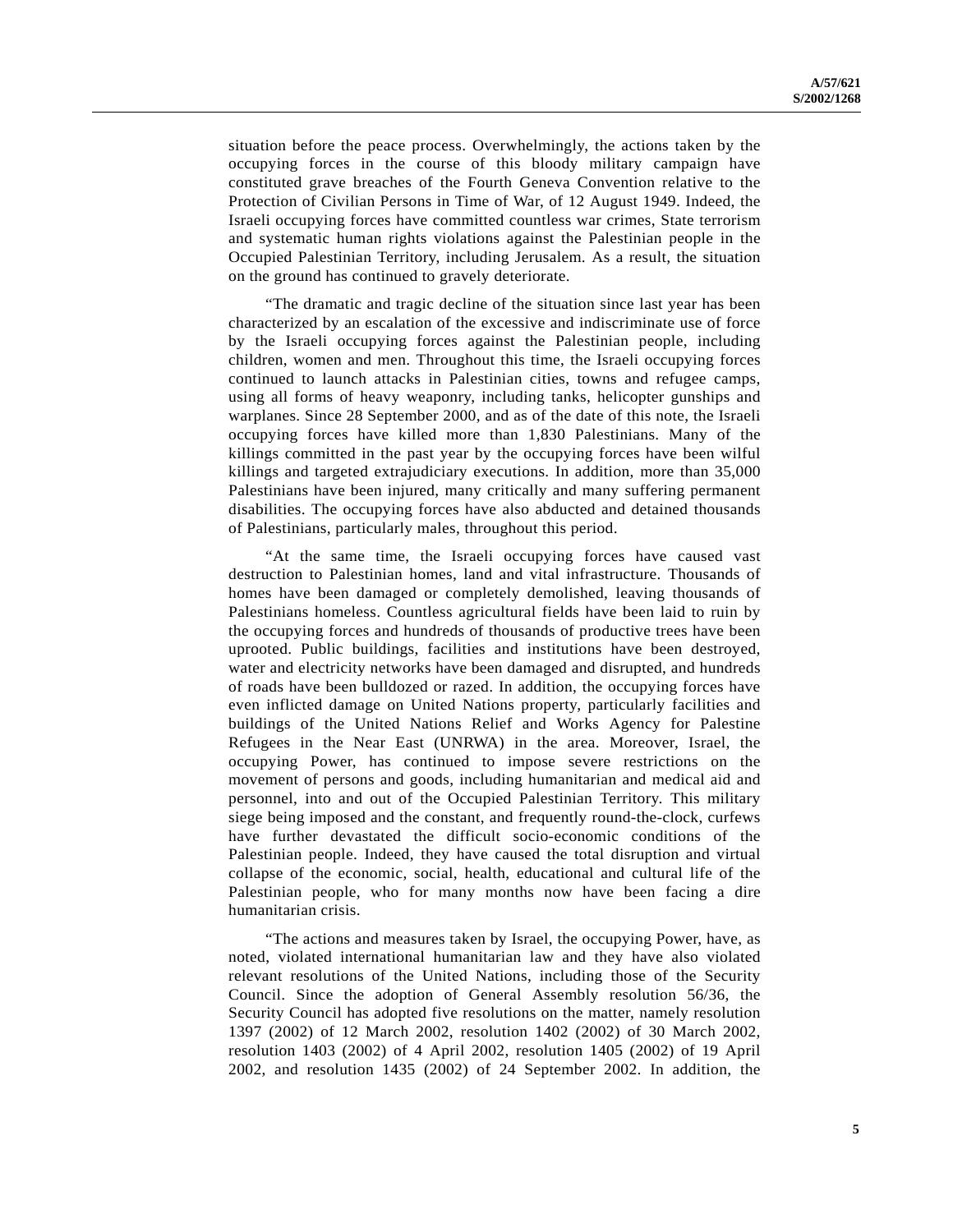General Assembly resumed its tenth emergency special session, on illegal Israeli actions in Occupied East Jerusalem and the rest of the Occupied Palestinian Territory, in December 2001 and in May 2002, adopting three resolutions in total, namely resolutions ES-10/8 and ES-10/9 of 20 December 2001 and ES-10/10 of 7 May 2002. Israel, the occupying Power, has not fully complied with any of those resolutions, further exacerbating the already grave situation.

"The provisions of the above-mentioned resolutions of the Security Council and of the tenth emergency special session of the General Assembly, if complied with and implemented, would, both then and now, have certainly contributed to a calming of the situation on the ground, with many lives saved, as well as to a resumption of peace negotiations between the two sides. In this regard, the Palestinian side has repeatedly expressed its support for those resolutions and expressed readiness to adhere to the provisions of the resolutions. A review of the provisions of the above-mentioned Security Council resolutions is pertinent to illustrate how it is Israeli non-compliance that has prevented the full implementation of those resolutions and has perpetuated the cycle of tragic violence on the ground.

"In resolution 1397 (2002), the Security Council affirmed, for the first time, the Council's vision of a region in which two States, Israel and Palestine, live side by side within secure and recognized borders. It is important here to note that this resolution, along with Security Council resolutions 242 (1967) and 338 (1973) and the Arab Peace Initiative initiated by Saudi Crown Prince Abdullah and adopted by the Council of the League of Arab States at its summit held in Beirut in March 2002, have become widely accepted as the basis for a just, lasting and comprehensive solution for the Arab-Israeli conflict, the core of which is the question of Palestine.

"As the violence continued to escalate in late March 2002 and thereafter, the Security Council adopted the other four resolutions mentioned above in addition to issuing two presidential statements in April (S/PRST/2002/9) and July 2002 (S/PRST/2002/20). In resolution 1402 (2002), adopted in response to the reoccupation of Palestinian cities, the Council called for an immediate ceasefire; the withdrawal of Israeli occupying forces from Palestinian cities, including Ramallah; a cessation of all acts of violence; and cooperation with efforts to implement the Tenet security work plan and the Mitchell Committee recommendations. As indicated in our note last year, Israel resisted all efforts to implement those recommendations and even took positions undermining them. In the process, Israel managed to bury the Mitchell recommendations, thus destroying yet another international attempt to end the cycle of violence and to extricate the parties from the current situation. Security Council resolution 1403 (2002) followed, with the Council demanding the implementation without delay of resolution 1402 (2002), which is still without results on the ground. Actually, Israel, the occupying Power, has publicly rejected both resolutions and continues to this date with its reoccupation of Palestinian cities.

"With the continued deterioration of the situation on the ground, and the intensification of attacks by the occupying forces, especially in the Jenin refugee camp in April 2002, the Security Council convened once again and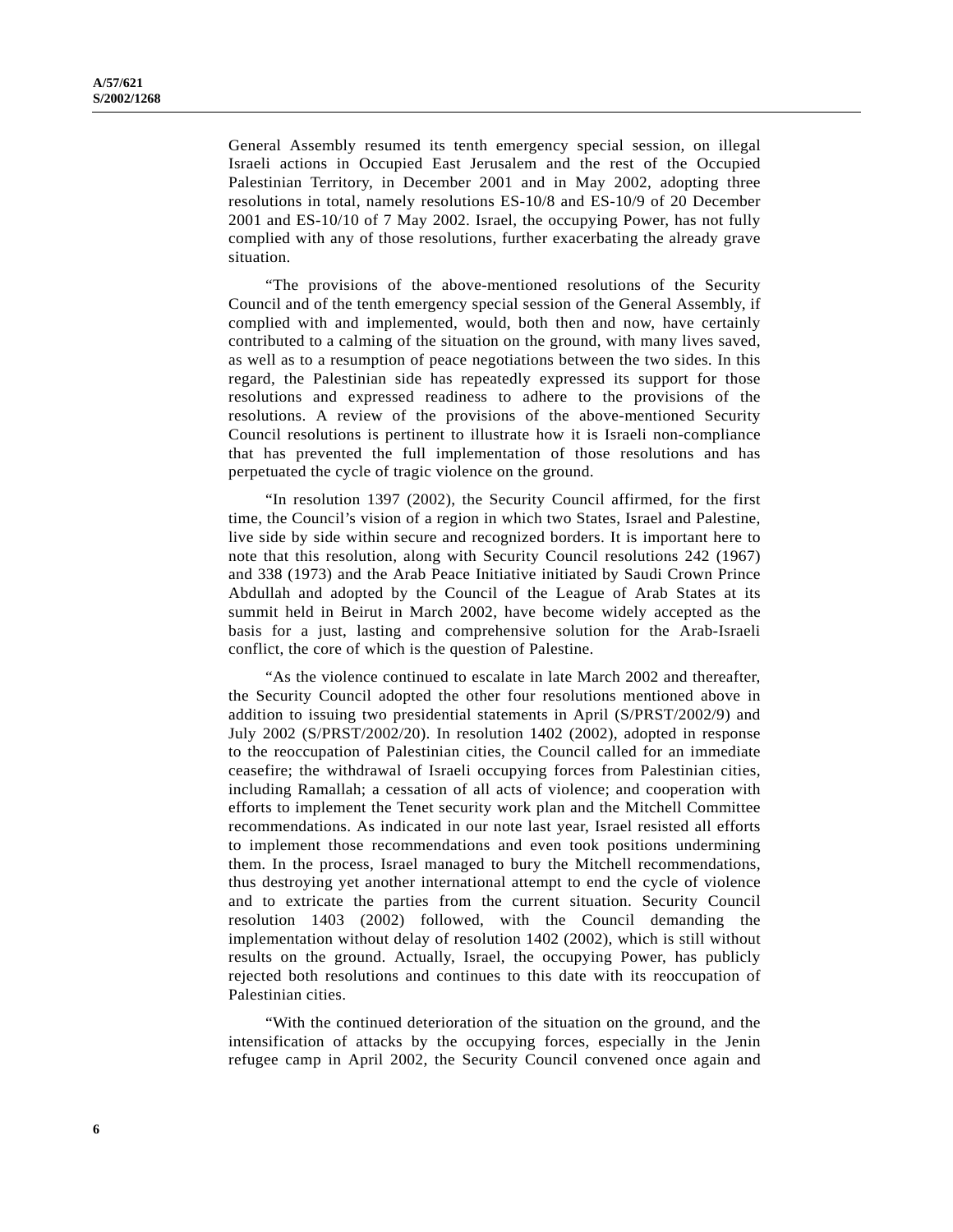adopted resolution 1405 (2002), expressing its concern at the dire humanitarian situation of the Palestinian population, in particular reports from the Jenin refugee camp of an unknown number of deaths and destruction. The Council also welcomed the initiative of the Secretary-General to develop accurate information regarding the events in the Jenin refugee camp through a factfinding team. However, the Secretary-General, had to disband the team in the face of Israeli refusal to cooperate with him in the implementation of resolution 1405 (2002). Pursuant to the request made by the General Assembly in its resolution ES-10/10 of 7 May 2002, the Secretary-General presented a report (A/ES-10/186), drawing upon the available resources and information, on the events that had taken place in Jenin and in other Palestinian cities.

"The Palestinian side took the necessary steps in response to the Secretary-General's request to provide information relevant to the implementation of resolution ES-10/10. A detailed Palestinian report was submitted to the Secretary-General to assist in the development of an accurate assessment of the atrocities and serious violations of international law committed by the Israeli occupying forces against the Palestinian people. The Israeli side, however, refused to cooperate with the Secretary-General and submitted no response or information in that regard. Although the Secretary-General did present a report on the matter, the issue has not been closed, as a full investigation was not possible owing to Israel's intransigence. The international community should continue to condemn the atrocities and war crimes committed in the Jenin refugee camp as well as the Israeli prevention of a full investigation, in addition to condemning other Israeli atrocities committed in other Palestinian cities.

"Most recently, in resolution 1435 (2002), the Security Council expressed its grave concern at the reoccupation of the headquarters of the President of the Palestinian Authority in Ramallah that took place in September 2002, demanding its immediate end. It also demanded that Israel immediately cease measures in and around Ramallah, including the destruction of Palestinian civilian and security infrastructure, and demanded as well the expeditious withdrawal of the Israeli occupying forces from Palestinian cities. Furthermore, the Council condemned all terrorist attacks against any civilians and reiterated the need to respect international humanitarian law in all circumstances. It also reiterated its demand for the complete cessation of all acts of violence. Finally, in resolution 1435 (2002), the Council expressed its full support for the efforts of the Quartet and called upon the Government of Israel, the Palestinian Authority and all States in the region to cooperate with those efforts. Israel, the occupying Power, as a result of international pressure, has indeed ended its siege of the headquarters of the President of the Palestinian Authority. While that was a step in the right direction, all provisions of the resolution must be implemented.

"The Palestinian side has repeatedly expressed its readiness to cooperate with the efforts of the Quartet and other concerned parties and continues to do so, especially with regard to efforts for the full implementation of resolution 1435 (2002). In general, the efforts of the Quartet must be renewed and intensified in the face of the ongoing decline of the situation on the ground, with the consequent negative impact on the stability and security of the region, and the grave humanitarian crisis being faced by the Palestinian people.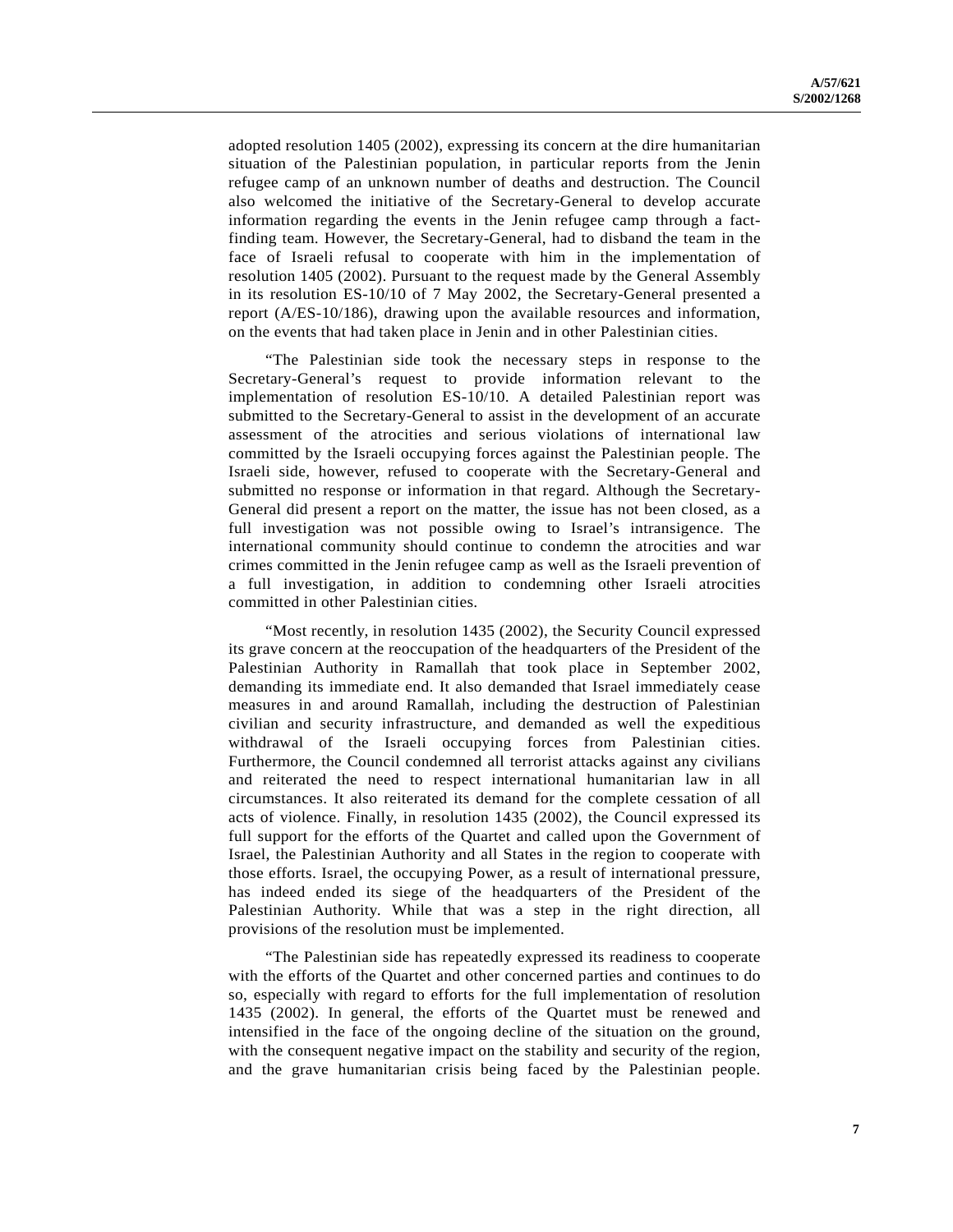Simultaneously, serious efforts must be undertaken, as stressed in resolution 56/36, towards the realization of the inalienable rights of the Palestinian people, primarily the right to self-determination and the right to establish an independent State. This can only be fully achieved with the withdrawal of Israel from the Palestinian territory it has illegally occupied since 1967.

"Palestine expresses its appreciation for the role being played by the United Nations in this regard, including the efforts and important role of the Secretary-General. In particular, Palestine expresses its support for the Secretary-General's calls for the political, security and economic issues to be dealt with in tandem. Palestine stresses the necessity for a comprehensive approach, which would also mean spelling out the form of the final settlement in advance while reaching agreement on specific steps leading to it. In addition, Palestine expresses its strong support for the proposal made by the Secretary-General before the Security Council, on 18 April 2002, for the deployment of a robust and credible multinational force to help end the cycle of violence and establish a secure environment in the Occupied Palestinian Territory, conducive to the resumption of normal economic activity by the Palestinian people, the unimpeded delivery of humanitarian and development assistance and the implementation of prior commitments and agreements between the two sides, thereby creating favourable conditions for the resumption of political negotiations towards a final settlement."

### **Note verbale dated 23 July 2002 from the Permanent Representative of the Syrian Arab Republic to the United Nations addressed to the Secretary-General**

"The Syrian Arab Republic has repeatedly affirmed that the establishment of a just and comprehensive peace in the Middle East must be based on the implementation of the relevant United Nations resolutions, namely Security Council resolutions 242 (1967) and 338 (1973) and on the principle of land for peace which was the basis on which the peace process was launched in Madrid in 1991.

"The Syrian Arab Republic affirms that the case of Palestine is at the core of the Arab-Israeli conflict and that it is therefore essential to achieve a just settlement based on the resolutions of the United Nations, the establishment of an independent Palestinian State with its capital in Jerusalem, guaranteeing the right of the Palestinian people to return and their right to selfdetermination on the basis of the principle of the equal rights of peoples, which is one of the purposes and principles of the Charter of the United Nations, and the resolution of the problem of the Palestinian refugees in accordance with General Assembly resolution 194 (III) of 11 December 1948.

"The establishment of a just and comprehensive peace in the region requires Israel, the occupying Power, to withdraw from all the Arab territories it occupied in 1967 to the line of 4 June, including Jerusalem and the Syrian Golan, and also from the remaining occupied Lebanese territories, to guarantee the exercise of the inalienable rights of the Palestinian people, foremost among them being the right to self-determination and the right to establish an independent State on the soil of its homeland with Jerusalem as its capital.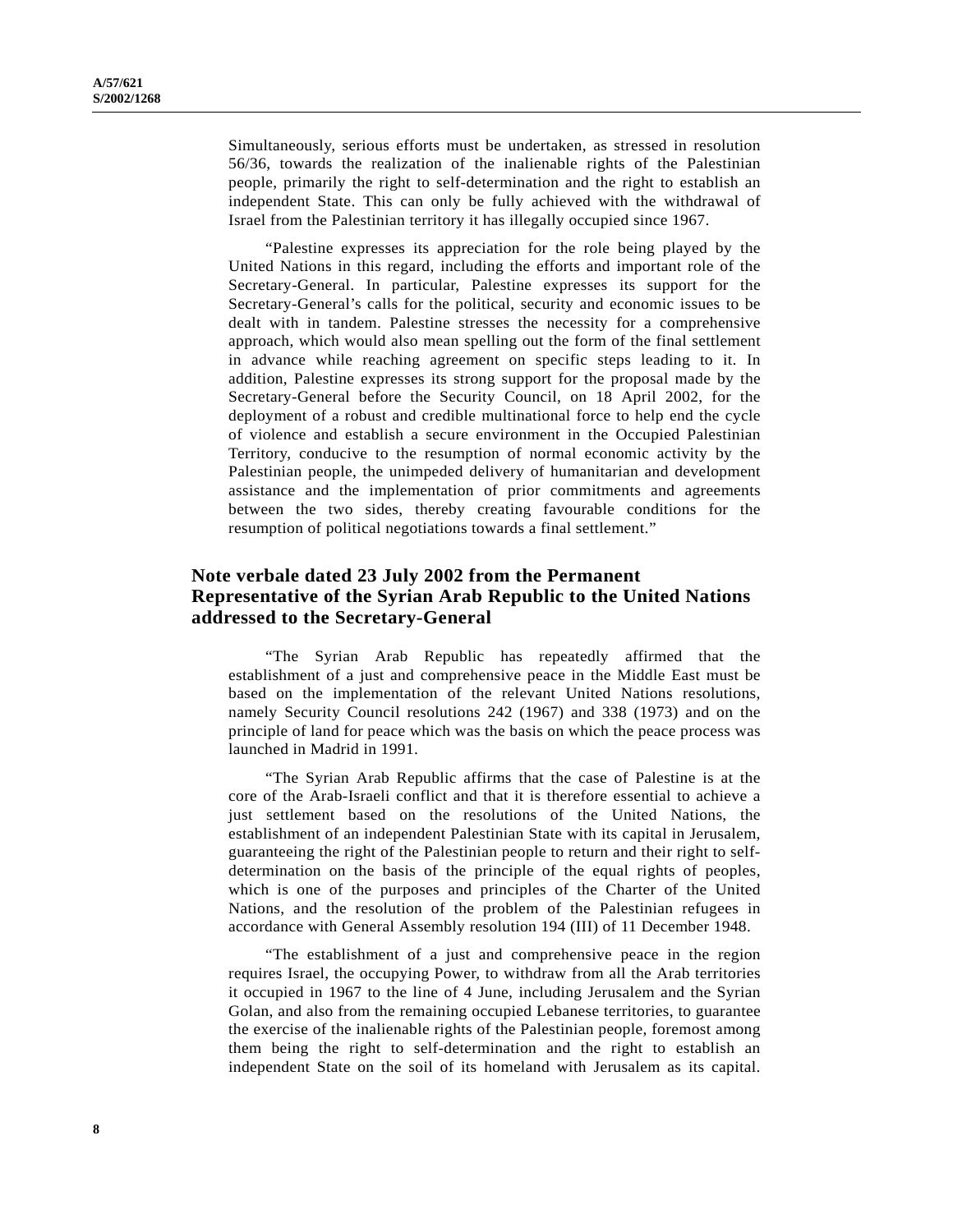This requires Israel to cease its hostile and expansionist policies that are subversive of peace and to defer to international legitimacy and renounce its policy of hegemonism, the building of settlements and the confiscation of land, thereby ensuring the establishment of a just and comprehensive peace in the region."

# **II. Observations**

5. Over the past year, the Israeli-Palestinian conflict has deteriorated further, eroding many of the achievements of the peace process. The ongoing cycle of violence and retaliation has further inflamed political tensions and caused a significant death toll on both sides. The international community, united in its support for the vision of two States living side by side in peace and security, has continued to develop initiatives aimed at stopping the violence and bringing the parties back to the negotiating table.

6. Since the outbreak of the intifada at the end of September 2000, more than 1,800 Palestinians have been killed and some 25,000 injured. On the Israeli side, more than 600 people have been killed and over 4,000 injured. I have urged both sides to live up to their obligations under international humanitarian law to ensure the protection of civilians. Illegitimate or illegal means cannot be justified by reference to legitimate objectives — whether they be an end to occupation and statehood for Palestinians or security for Israelis. Beyond the question of legality, surely we need no further reminder of the ultimate futility of the present course than the hundreds of deaths, thousands of injuries and tens of thousands of grieving families and friends of the victims of this conflict. The parties are on a path leading to further pain and suffering — a path that will bring neither closer to achieving its stated goals.

7. The situation reached a particularly dangerous point at the end of March 2002, following a Palestinian suicide bomb attack in the Israeli city of Netanya. After that terrorist attack, which left 28 persons dead and 140 injured, the Israel Defence Forces (IDF) launched a massive military operation in the West Bank, leading to the reoccupation of cities under full Palestinian control (Area A). That operation, called "Defensive Shield" by Israel, inflicted severe damage on the Palestinian security and civilian infrastructure and created a humanitarian and human rights crisis. To address the sharpening trend towards greater violence and the attendant consequences for both sides, in April 2002 I proposed the deployment of a multinational force to help provide security for Israeli and Palestinian civilians, and to promote an environment conducive to the resumption of negotiations. This proposal remains on the table.

8. The Israeli incursion into the Jenin refugee camp in April led to allegations of human rights abuses and violations of international humanitarian law. Following consultations with, inter alia, members of the Security Council and the Government of Israel, I offered to send an impartial fact-finding team to compile an accurate account of what had occurred. In resolution 1405 (2002), the Security Council unanimously accepted that offer, and I then named a team headed by former President Martti Ahtisaari of Finland. Israel subsequently raised objections to the implementation of resolution 1405 (2002) that were fundamental in nature and which effectively precluded the team's visit to the region. With great regret, I found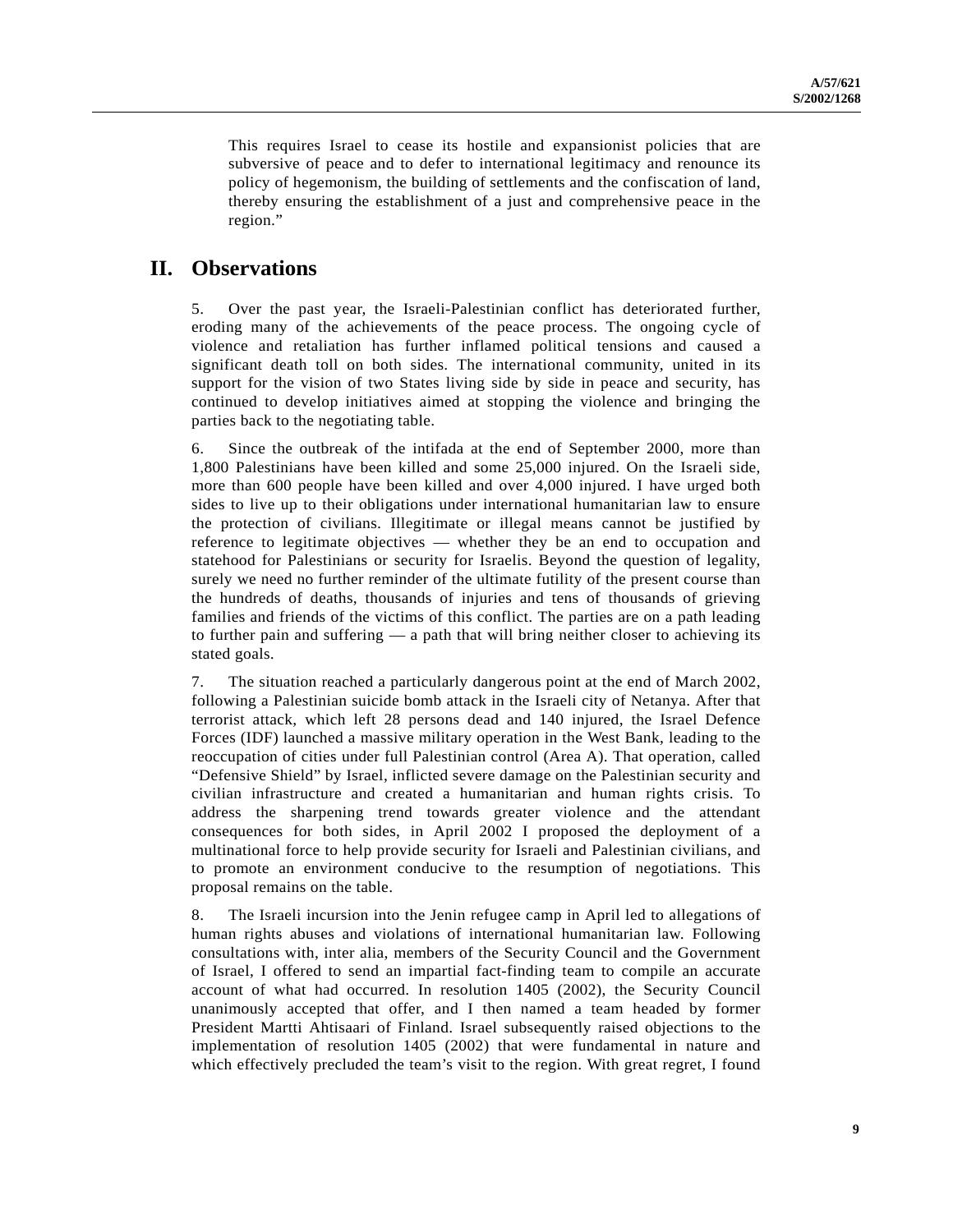it necessary to disband the team. In May 2002, the General Assembly at its resumed emergency special session requested me to submit a report on the events in Jenin and other Palestinian cities on the basis of available resources and information. My report (A/ES-10/186) was issued on 30 July 2002.

9. A particularly worrying trend was the rapid expansion of Israeli settlements in the West Bank, including those around East Jerusalem, despite repeated international calls for a freeze on all such activity and an end to land confiscations. These settlements, and the road networks that serve them, are enveloping East Jerusalem, cutting it off from other Palestinian areas in the West Bank, which would be split into two. Other new settlement projects would bisect the northern West Bank and encircle both Bethlehem and Hebron to the south. Such settlement activity is illegal under international law and should be halted.

10. The escalating confrontation has had a devastating impact on the humanitarian and economic situation in the occupied Palestinian territory. The Palestinian economy has virtually ceased to function in some areas, owing largely to the Israeli policy of curfews and closures. More and more people are living below the poverty line. In August, I sent Ms. Catherine Bertini to the region, as my Personal Humanitarian Envoy, to review humanitarian needs in the light of recent developments. As Ms. Bertini noted in her report, this is not a "traditional" humanitarian crisis. It is inextricably linked to the conflict and to the measures imposed by Israel in response to terrorist and other attacks: closures, curfews and tight restrictions on the movement of goods and people. On 17 September 2002, the Quartet reviewed the recommendations contained in Ms. Bertini's report and urged the parties to recognize and act upon their respective responsibilities. In particular, it urged Israel to take measures to improve the lives of Palestinians, by, inter alia, allowing the resumption of normal economic activity, facilitating the movement of goods, people and essential services and lifting curfews and closures. In addition, the members of the Quartet agreed that Israel must ensure full, safe and unfettered access for international and humanitarian personnel.

11. The growing humanitarian needs of the Palestinian population must be met. At the same time, in doing so the international community should not lessen its efforts to revive a sustainable peace process. It cannot be overemphasized that there is no military solution to this conflict. The realization of legitimate Palestinian national aspirations and genuine security for Israel can only be achieved through compromise and a negotiated settlement. The road map being set out by the Quartet offers a way forward (see para. 14 below).

12. Over the past year, the situation in the Middle East, including the Palestinian question, has been the subject of extensive consultations and debates in the Security Council. Since January 2002, regular briefings have been held in order to update the Council on the latest developments in the Middle East. Five new resolutions were adopted by the Security Council, in particular resolution 1397 (2002), affirming the Council's vision of a region where two States, Israel and Palestine, would live side by side within secure and recognized borders. This vision of a two-State solution has gained universal support in the international community.

13. It is a matter of particular regret to me that so little remains of the mutual trust that had been so painstakingly built between the parties. Regular and consistent third-party involvement and encouragement is needed to help them find a way out of the current vicious cycle of destruction. To this end, I personally and my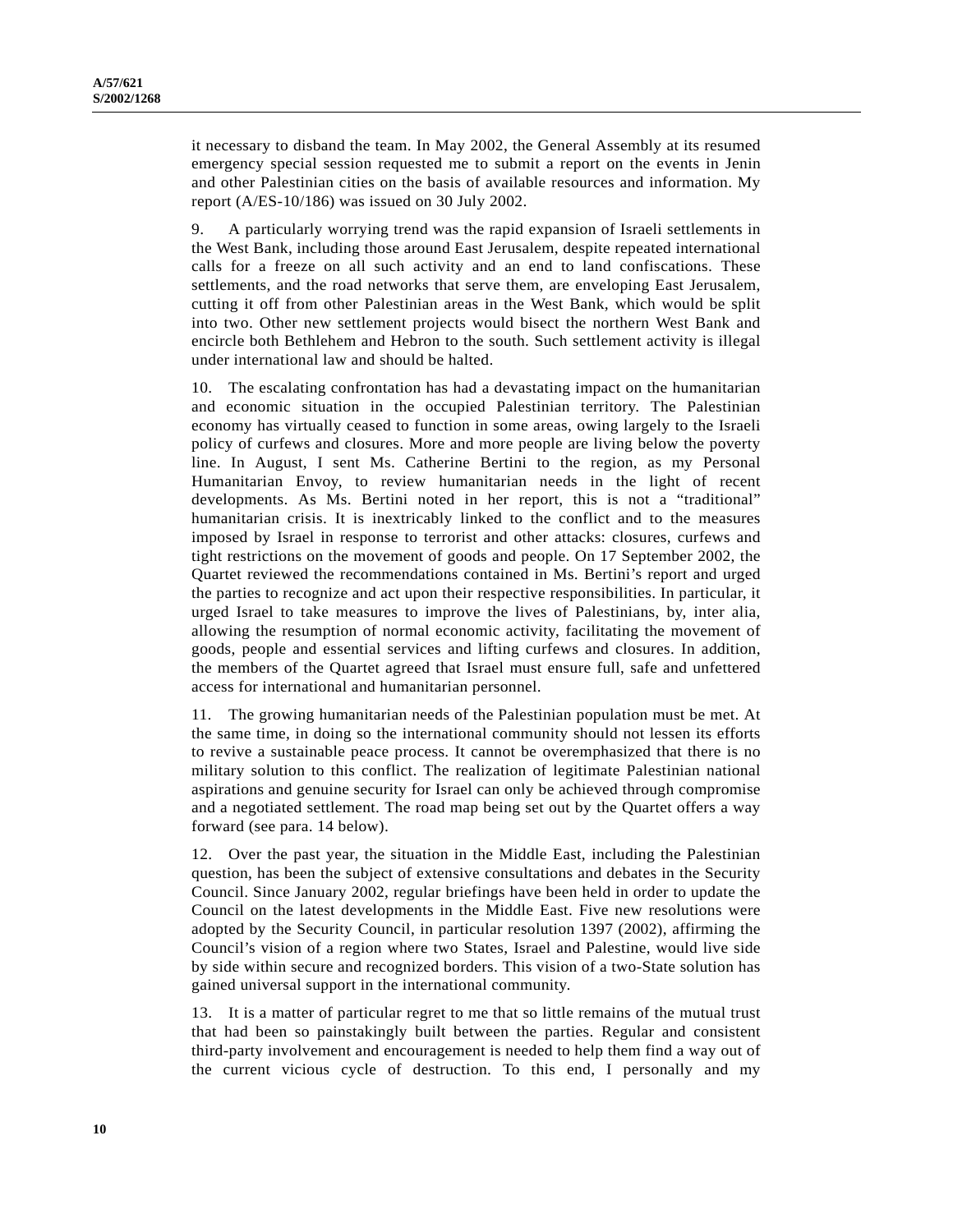representatives in the region have continued to devote a great deal of attention to this issue. I have maintained close and regular contacts with the parties and other leaders in the region and the international community to try to find a way forward.

14. As part of this effort, the United Nations, the United States, the Russian Federation and the European Union came together to form a new coordinating mechanism for international peace efforts known as the Quartet. The Quartet met for the first time at the principals' level at United Nations Headquarters in New York in November 2001. At a principals' meeting in Madrid in April 2002, the Quartet called for a three-pronged approach to address comprehensively security, economic and political concerns. In May 2002, in Washington, D.C., the Quartet announced its intention to work with the parties to hold an international peace conference focused on attaining the two-State goal set forth in Security Council resolution 1397 (2002). In July 2002, in New York, the Quartet agreed to pursue the following goals: two democratic States living side by side in peace and security; a complete and lasting halt to violence and terrorism; an end to the occupation that began in 1967; a halt to settlements; reform of the Palestinian Authority's security and civilian institutions; the holding of Palestinian elections; and the conclusion of permanent settlement negotiations on the outstanding issues within three years. In September 2002, the Quartet agreed on a three-year, three-phase implementation road map to achieve a comprehensive settlement. Progress would be based on compliance with specific performance benchmarks to be monitored and assessed by the Quartet. The details of that road map are being worked out. In this context, I am very encouraged by the growing involvement of the parties and neighbouring Arab States in a direct dialogue with the Quartet.

15. In March 2002, the Summit of the League of Arab States unanimously adopted — as the Arab Peace Initiative — the plan proposed by Crown Prince Abdullah bin Abdul Aziz of Saudi Arabia calling for full Israeli withdrawal from all the Arab territories occupied since June 1967 and for Israel's acceptance of an independent Palestinian State with East Jerusalem as its capital, in return for the establishment of normal relations with the Arab countries in the context of a comprehensive peace with Israel. This initiative introduced a new and important element in the search for a lasting political solution: the collective political commitment of the Arab world to long-term peace with Israel. The Arab Peace Initiative will remain a crucial element in future peace efforts.

16. As the General Assembly has underscored on many occasions, the achievement of a final and peaceful settlement of the question of Palestine — the core issue of the Arab-Israeli conflict — is imperative for the attainment of a comprehensive and lasting peace in the Middle East. I hope that there will also be movement on the Syrian and Lebanese tracks so that peace, security and stability will be achieved for all people in the region on the basis of Security Council resolutions 242 (1967) and 338 (1973). It is my considered view that our common vision for a truly comprehensive peace can only be realized if all concerned, namely the parties, the key regional players, and the wider international community, live up to their respective responsibilities and work together to make it possible.

17. For its part, the United Nations will continue to support the resumption of a meaningful peace process and will remain at the forefront of efforts to alleviate the severe economic and social hardships of the Palestinian people. I call on the international community to provide the necessary resources in support of United